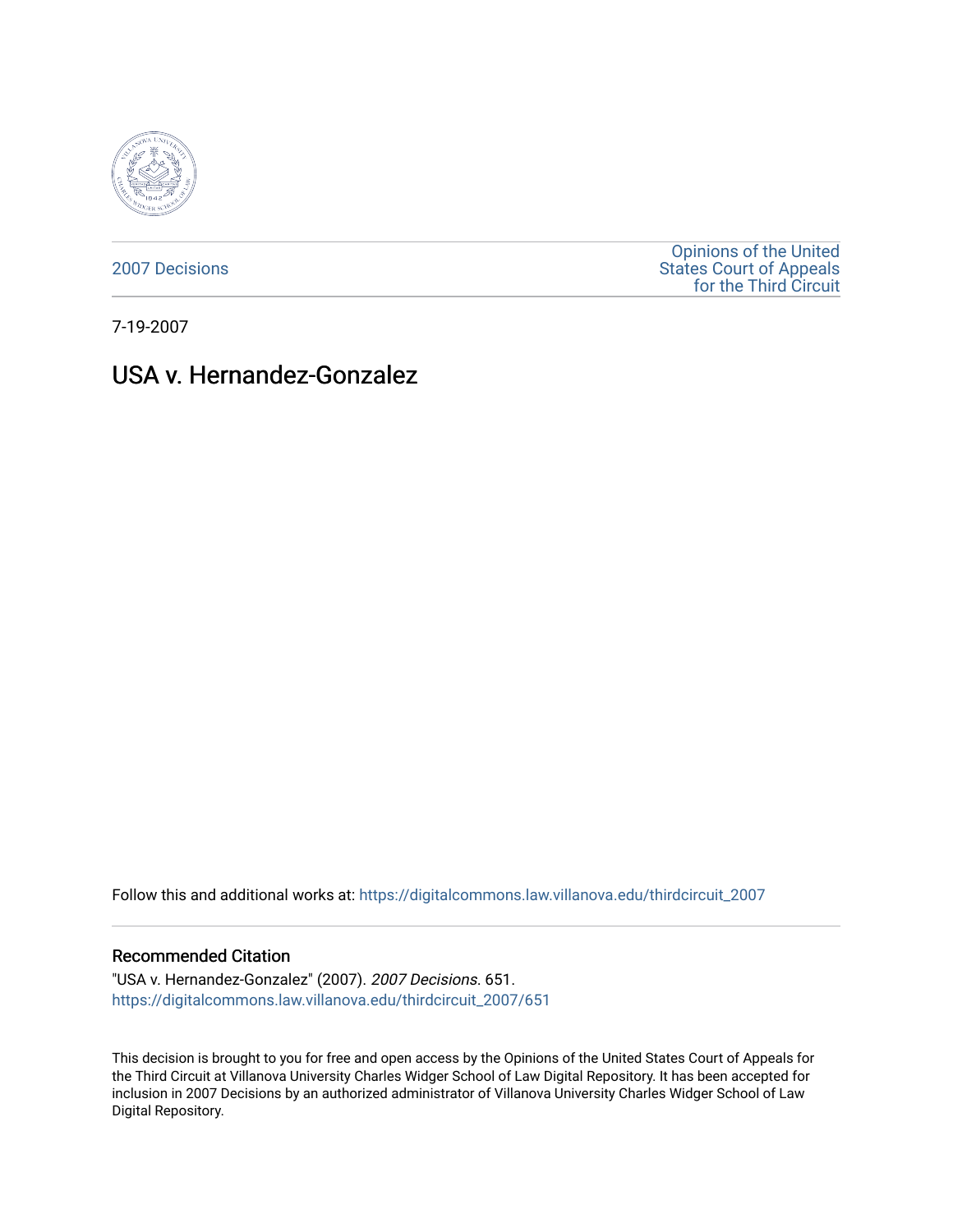## **PRECEDENTIAL**

# UNITED STATES COURT OF APPEALS FOR THE THIRD CIRCUIT

 $\overline{a}$ 

 $\overline{a}$ 

 $\overline{a}$ 

 $\overline{a}$ 

 $\overline{a}$ 

 $\overline{a}$ 

Nos. 06-1998 & 06-2130

# UNITED STATES OF AMERICA,

Appellant in Appeal No. 06-1998

v.

#### MAGDALENO HERNANDEZ-GONZALEZ,

Appellant in Appeal No. 06-2130

APPEAL FROM THE UNITED STATES DISTRICT COURT FOR THE EASTERN DISTRICT OF PENNSYLVANIA Criminal No. 05-cr-00507 District Judge: The Honorable Mary A. McLaughlin

Argued: May 23, 2007

Before: CHAGARES, HARDIMAN, and TASHIMA,\* Circuit **Judges** 

(Opinion Filed July 19, 2007)

<sup>\*</sup> The Honorable A. Wallace Tashima, Senior Circuit Judge, United States Court of Appeals for the Ninth Circuit, sitting by designation.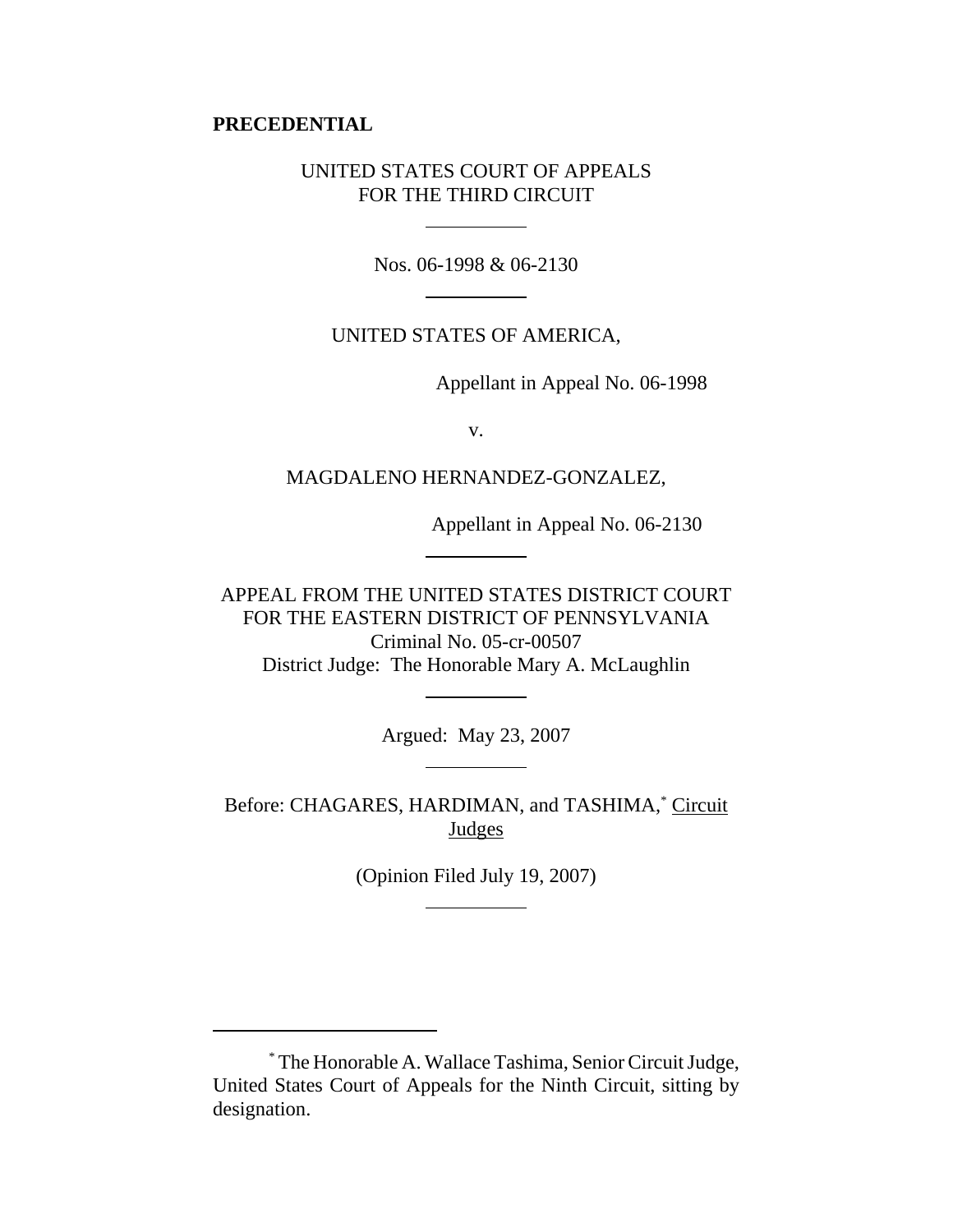Richard J. Zack, Esq. (Argued) Assistant United States Attorney Office of United States Attorney 615 Chestnut Street, Suite 1250 Philadelphia, PA 19106

Counsel for Appellant/Cross-Appellee United States

David L. McColgin, Esq. (Argued) Assistant Federal Defender Federal Community Defender Office for the Eastern District of Pennsylvania Suite 540 West - Curtis Center 601 Walnut Street Philadelphia, PA 19106

Counsel for Appellee/Cross-Appellant Magdaleno Hernandez-Gonzalez

 $\overline{\phantom{a}}$ 

 $\overline{a}$ 

## OPINION OF THE COURT

TASHIMA, Circuit Judge.

The United States appeals the sentence imposed on Magdaleno Hernandez-Gonzalez ("Hernandez") following his conviction under 8 U.S.C. § 1326(a) for being an alien found in the United States following deportation. The question we must answer is whether the date that the offense commenced, for purposes of calculating the criminal history score, is the date that Hernandez entered the United States, or the date that he was found in the United States by immigration authorities. Relying on our decisions in United States v. DiSantillo, 615 F.2d 128 (3d Cir. 1980), and United States v. Lennon, 372 F.3d 535 (3d Cir. 2004), the district court concluded that the relevant date was the date that Hernandez was found by immigration authorities. We conclude that DiSantillo and Lennon are distinguishable and hold that the date that the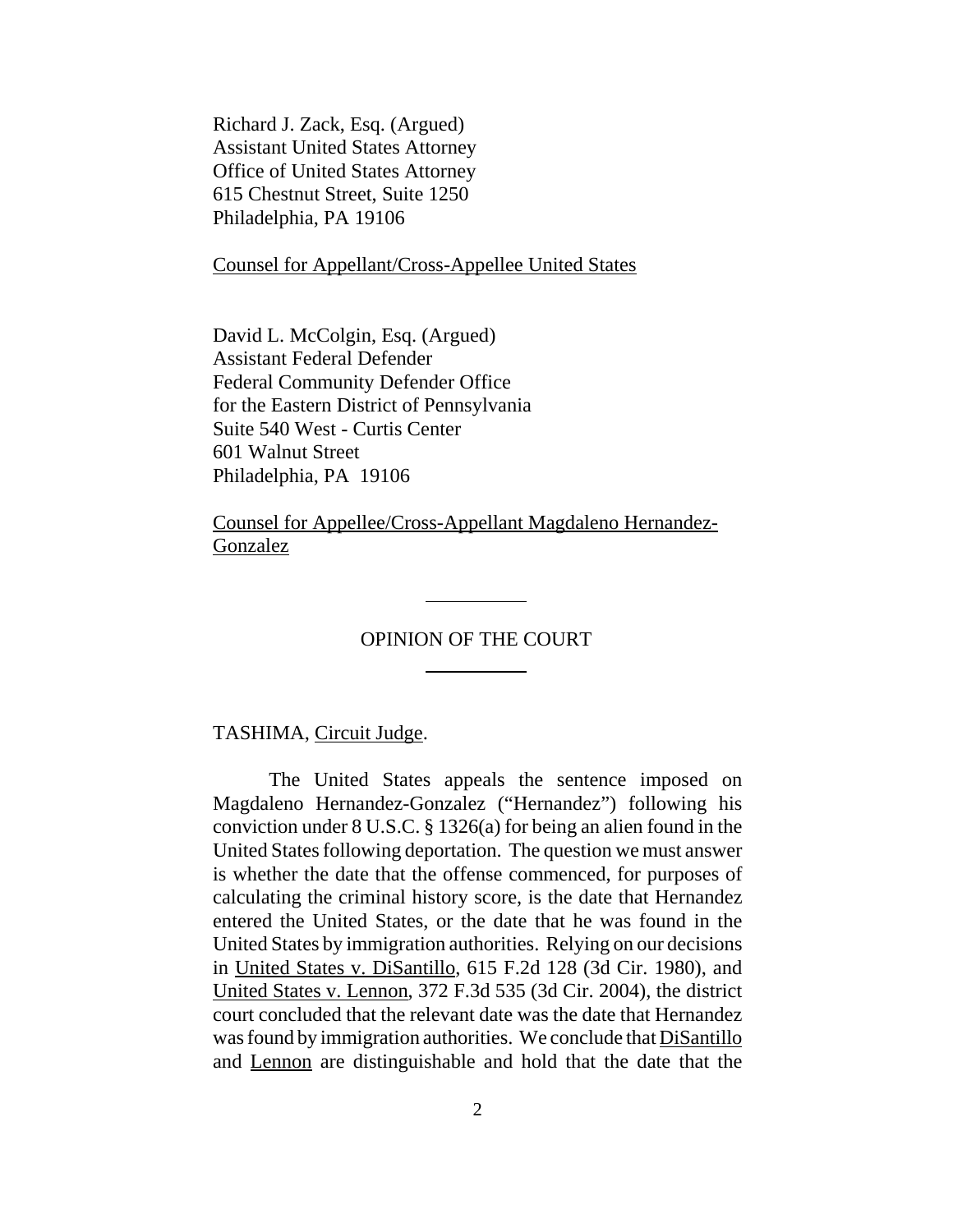offense commenced for purposes of calculating the criminal history score is the date that Hernandez entered the United States. We therefore vacate the sentence and remand for the district court to determine the date of entry and resentence accordingly.<sup>1</sup> We have jurisdiction pursuant to 18 U.S.C. § 3742 and 28 U.S.C. § 1291.

I.

Hernandez, a native and citizen of Mexico, legally entered the United States in 1990 when he was 18 years old. From 1990 to 1992, Hernandez suffered five convictions – possession of bad checks, driving under the influence, attempted grand theft, forgery, and possession of forged notes. In 1994, Hernandez pled *nolo contendere* to a charge of oral copulation by acting in concert with force and was sentenced to eight years in state prison. On January 6, 1998, Hernandez was paroled to immigration authorities and deported to Mexico.

Hernandez stayed in Mexico for approximately one year before reentering the United States illegally. He lived with his sister's family, and then with his girlfriend, in Norristown, Pennsylvania. In March 2005, police officers were called to Hernandez's residence following an altercation between Hernandez and his girlfriend. Officers arrested Hernandez after they saw cocaine in his pocket. Hernandez pled guilty to possession of cocaine and, following his hearing on that charge, he was arrested by immigration authorities.

Hernandez was indicted on one count of being found in the

<sup>&</sup>lt;sup>1</sup> Hernandez cross-appeals the district court's refusal to depart from the guideline range based on sentencing disparities between districts with fast-track programs and districts without them. Fast-track programs "allow defendants who violate § 1326 to receive lower sentences in exchange for waiving certain rights." United States v. Vargas, 477 F.3d 94, 98 n.8 (3d Cir.), reh'g denied, 481 F.3d 868 (3d Cir. 2007). Hernandez's argument is foreclosed by Vargas, in which we held that "a district court's refusal to adjust a sentence to compensate for the absence of a fasttrack program does not make a sentence unreasonable." Id. at 99.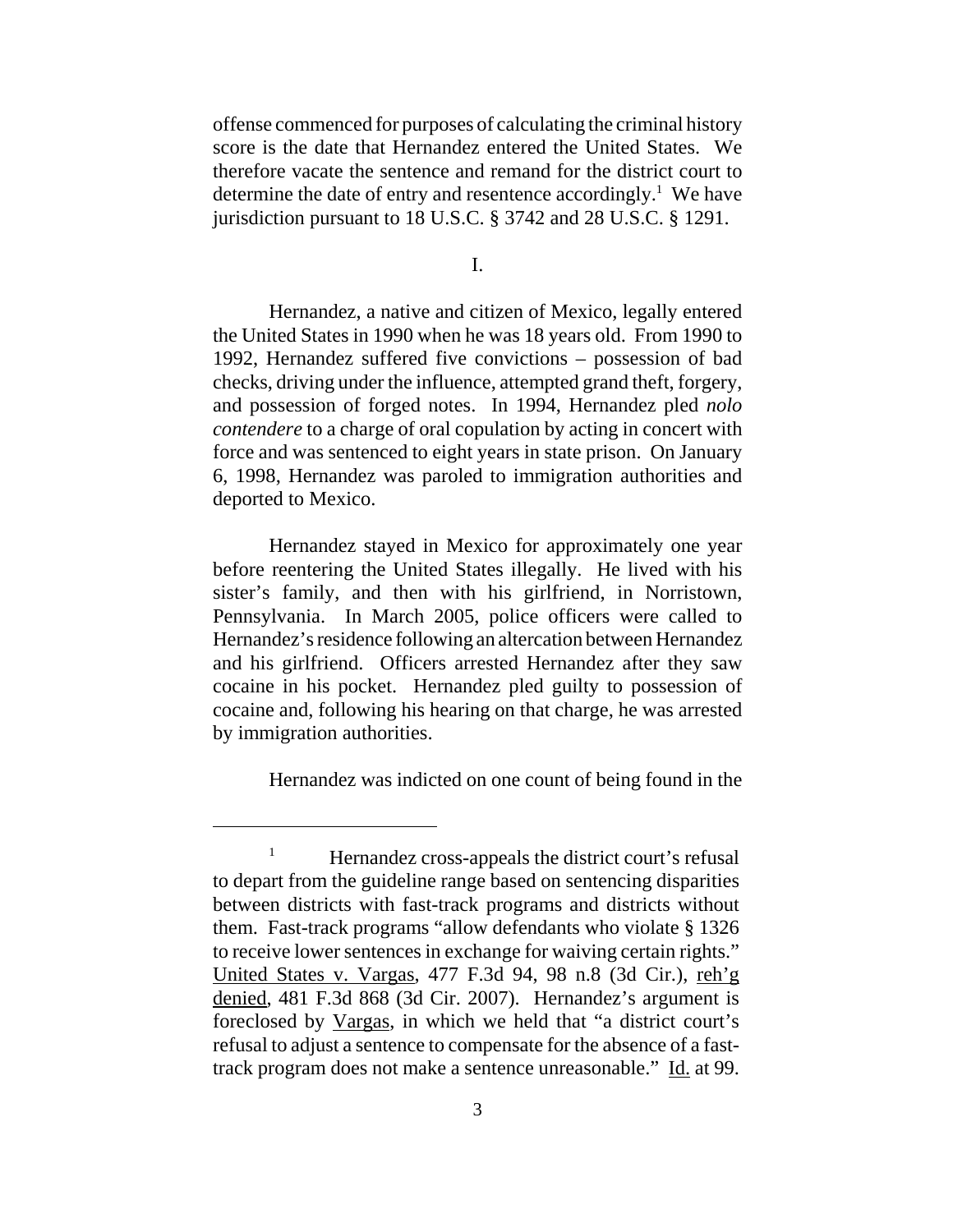United States following deportation, in violation of 8 U.S.C. §§ 1326(a) and (b)(2). He pled guilty, and a Presentence Investigation Report ("PSR") was prepared.

A defendant's criminal history is calculated pursuant to § 4A1.2 of the United States Sentencing Guidelines ("USSG"). Section 4A1.2 provides, in pertinent part, that "[a]ny other prior sentence that was imposed within ten years of the defendant's commencement of the instant offense is counted" in the criminal history score. USSG § 4A1.2(e)(2). The PSR relied on Hernandez's "confession to authorities that he immediately returned to the United States after his deportation in 1998," and his statement that he had been living and working in Norristown for approximately six years at the time of his PSR interview, to conclude that the "criminal conduct in this case began at least as early as January 1, 2000." The PSR accordingly included in the calculation of Hernandez's criminal history score his convictions that dated from 1990. Hernandez objected, arguing that the effective date of the offense was August 15, 2005, because that was the date the indictment charged he was found in the United States, and that his convictions that occurred more than ten years before this date should not be included in the calculation of his criminal history score. The government argued that it was undisputed that the latest Hernandez reentered the United States was January 1, 2000; therefore, that all of his convictions after January 1, 1990, should be included in the calculation of his criminal history score.

The district court agreed with Hernandez that the relevant question for determining the date of the offense was when he was found by immigration authorities. The government informed the court that immigration authorities first became aware that Hernandez was in the country in May 2004, and he was sentenced on the cocaine charge in August 2005. Relying on those dates, the court concluded that Hernandez's criminal history category was III, resulting in a guideline range of 46 to 57 months. The court sentenced Hernandez to a term of 46 months. This timely appeal and cross-appeal followed.

II.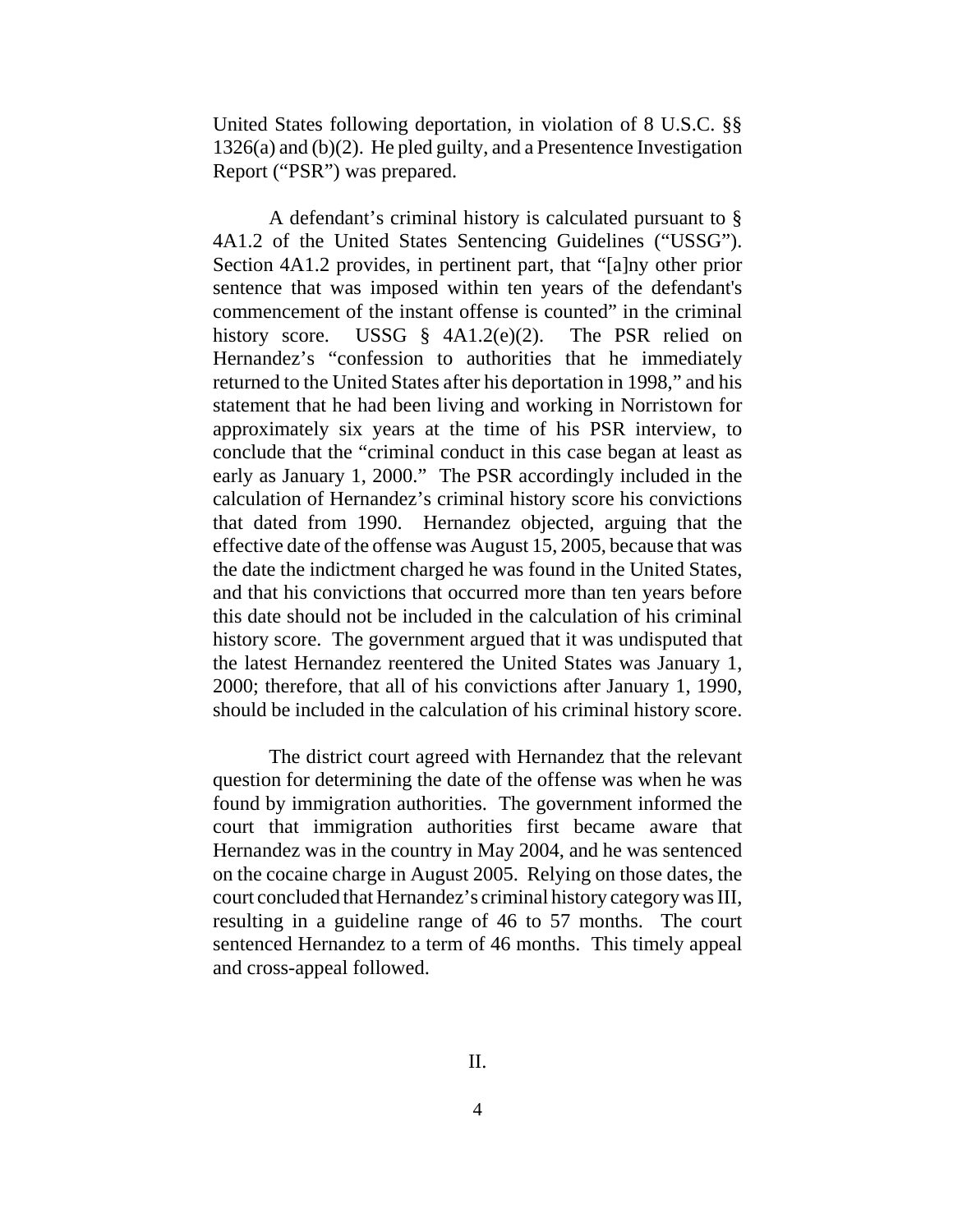We review the district court's interpretation of the guidelines de novo. United States v. Navarro, 476 F.3d 188, 191 (3d Cir. 2007). The district court's findings of fact are reviewed for clear error. Id.

#### III.

The government contends that the district court erred in concluding that Hernandez's instant offense did not commence until he was discovered by immigration authorities in May 2004. If the district court had relied on the date the PSR estimated that Hernandez reentered the United States, January 2000, to calculate Hernandez's criminal history, his five convictions between 1990 and 1992 would have been included in the criminal history calculation.

"Section 1326(a) contains three separate offenses, phrased in the disjunctive: (1) illegal re-entry, (2) attempted illegal reentry, and (3) being found illegally in the United States." Lennon, 372 F.3d at 537. Hernandez was convicted of the third offense, being found in the United States. We considered the date of the "found in" offense in DiSantillo and Lennon, but neither case addressed the issue we face here.

The question in DiSantillo was whether the statute of limitations had run prior to the return of an indictment for illegal reentry. The defendant, DiSantillo, was arrested and deported in 1962 when he was sixteen years old. He reentered the United States in 1970 on an immigrant visa, but, because of the earlier deportation, the government contended that his visa was improperly obtained and, in 1979, prosecuted him for illegal reentry. DiSantillo argued that the indictment was barred by the five-year statute of limitations for § 1326, because the limitations period began to run at the time he entered the United States in 1970. The government countered that the limitations period began to run when DiSantillo was found in the United States in 1976. We rejected the government's construction of the statute, reasoning that, "[u]nder the government's formulation, violation of § 1326 is a continuing offense effectively tolling the statute of limitations for as long as the alien remains illegally in the country." DiSantillo, 615 F.2d at 132.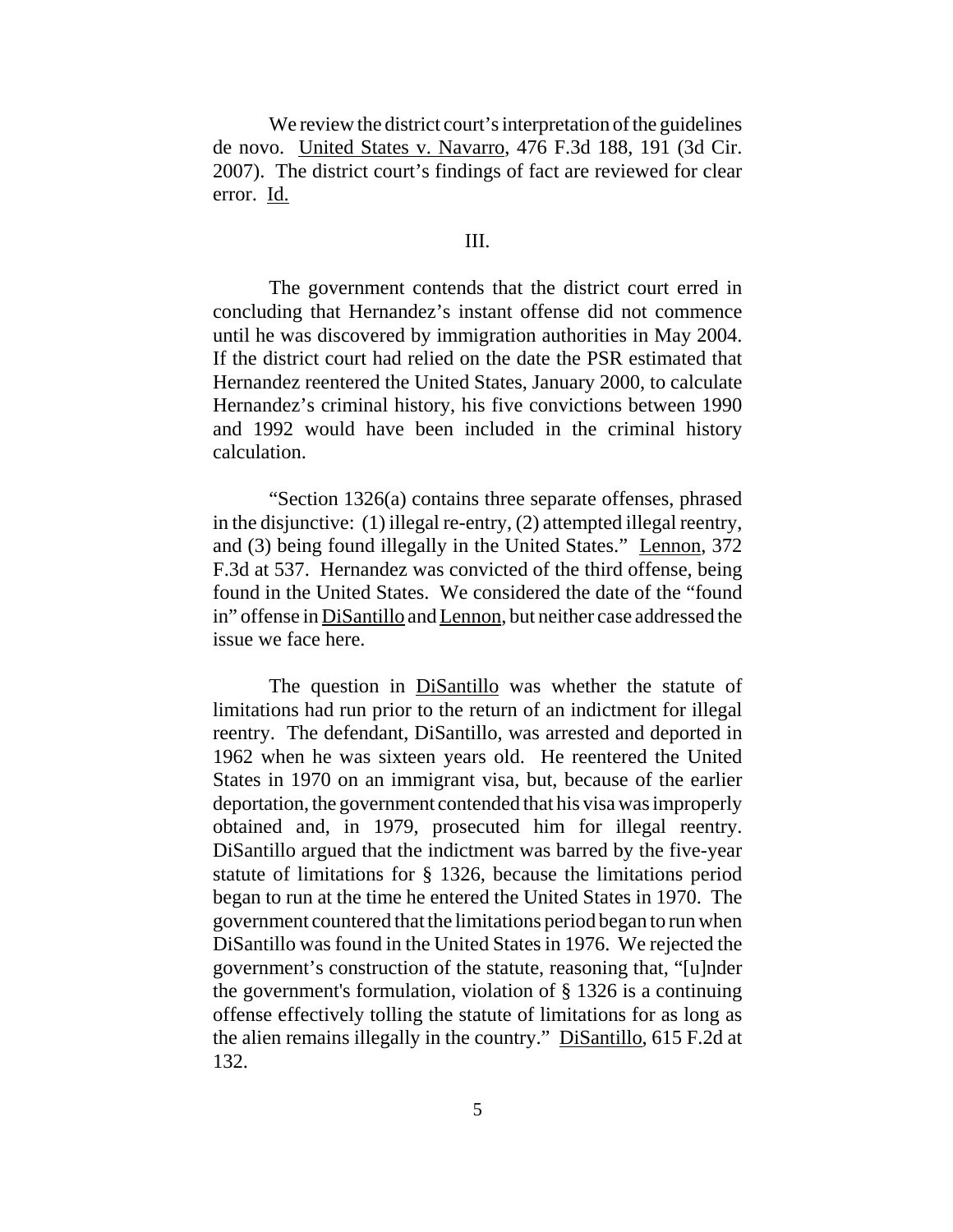We relied on the fact that DiSantillo reentered the United States through an official port of entry, reasoning that Congress' inclusion of the "found in" offense in the illegal entry statute indicated its intent to create

> a distinction between surreptitious crossing of the United States border and entry at a recognized INS port of entry. . . . Congress must have included the word "found" in § 1326 to alleviate the difficult law enforcement burden of finding and prosecuting this class of illegal aliens, who are already aware that they are in violation of the law as evidenced by their surreptitious entry, before the five year statute of limitations runs.

Id. at 135. Because DiSantillo entered through an official port of entry and filed a report with the INS every year, the government had "sufficient opportunities to discover DiSantillo's offense." Id. at 136. Reasoning that "[t]he critical event giving rise to this prosecution and making the offense complete" was DiSantillo's 1970 entry, we concluded that "the crime of illegal entry through a recognized INS port of entry after being arrested and deported is not a continuing offense." Id. We therefore held that "an alien may not be indicted under § 1326 more than five years after he entered or attempted to enter the United States through an official INS port of entry when the immigration authorities have a record of when he entered or attempted to enter." Id. at 137.

The question in Lennon was when the offense of being found in the United States was "committed" for purposes of determining which Guidelines version was applicable. Lennon, the defendant, was deported in 1993, and she illegally reentered the United States in 1994, using a pseudonym. She was apprehended by the INS in 2001 and pled guilty to being found in the United States in violation of § 1326. Lennon argued that the 1994 guidelines, rather than the 2001 guidelines, should have been used to calculate her sentence because her "found in" offense occurred when she illegally entered the United States in 1994.

Although Lennon's position seemed consistent with DiSantillo, we distinguished DiSantillo on the basis that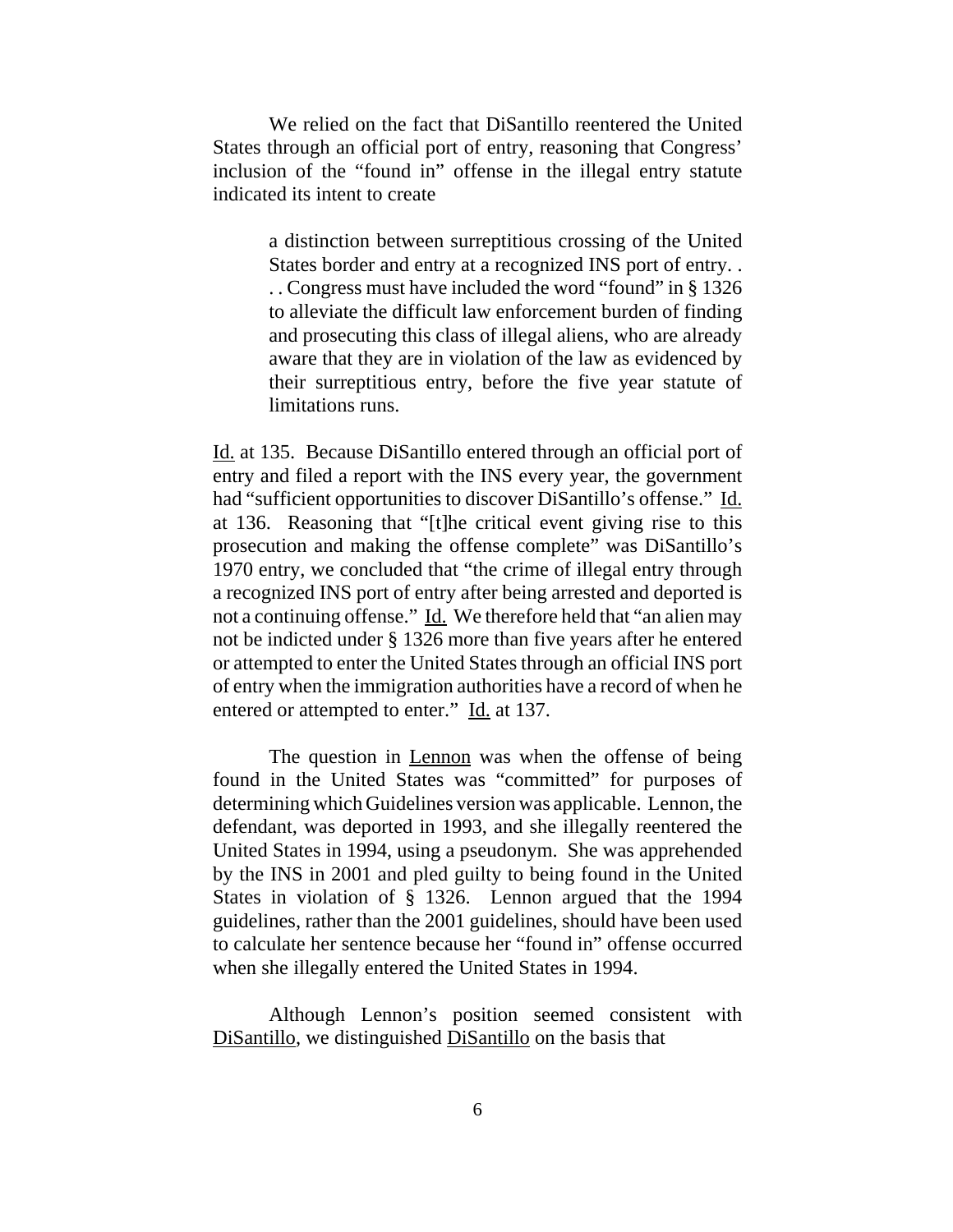[t]he logic of DiSantillo-that immigration authorities should be imputed with "knowledge" of an alien's presence in the United States-does not extend to a case such as this, where Lennon affirmatively concealed her identity. To hold otherwise would actually favor the illegal entrants who affirmatively conceal their identities over those who honestly use their own names.

Lennon, 372 F.3d at 541. Relying on this distinction, we concluded that, "[w]here an alien unlawfully enters with a fictitious name, even through a recognized port of entry, he is 'found in' the United States when actually discovered." Id. Lennon's offense accordingly was committed when she was apprehended in 2001. Id.

In calculating Lennon's criminal history score, the district court had included "those of Lennon's offenses that occurred more than ten years before her 2001 'found' date-implicitly holding that 'found in' violations are continuing crimes." Id. at 538. However, the district court determined that the criminal history was overstated and therefore reduced her criminal history category in sentencing her.

Lennon raised the issue presented here, arguing that, if her offense was committed in 2001, the district court should not have considered her pre-1991 crimes in determining her sentence. We did not reach the issue, reasoning that any error in considering Lennon's pre-1991 crimes in calculating her criminal history was harmless because the district court based her sentence on the lower criminal history category. Id. at 541-42.

We noted the merit of the government's argument that being found in the United States is a continuing offense, stating that "the passage of time does not give rise to a de facto amnesty that legalizes an unlawful alien's presence." Id. at 541 n.8. We recognized that the question was "addressed, to a limited extent," in DiSantillo and that numerous courts had held to the contrary of DiSantillo, but declined to reexamine DiSantillo. Id.; see also id. at 541 n.9 (noting the government's argument that "there is no error because Lennon's offense was a continuing one, lasting from 1994 through 2001," and stating that "[t]his is arguably inconsistent with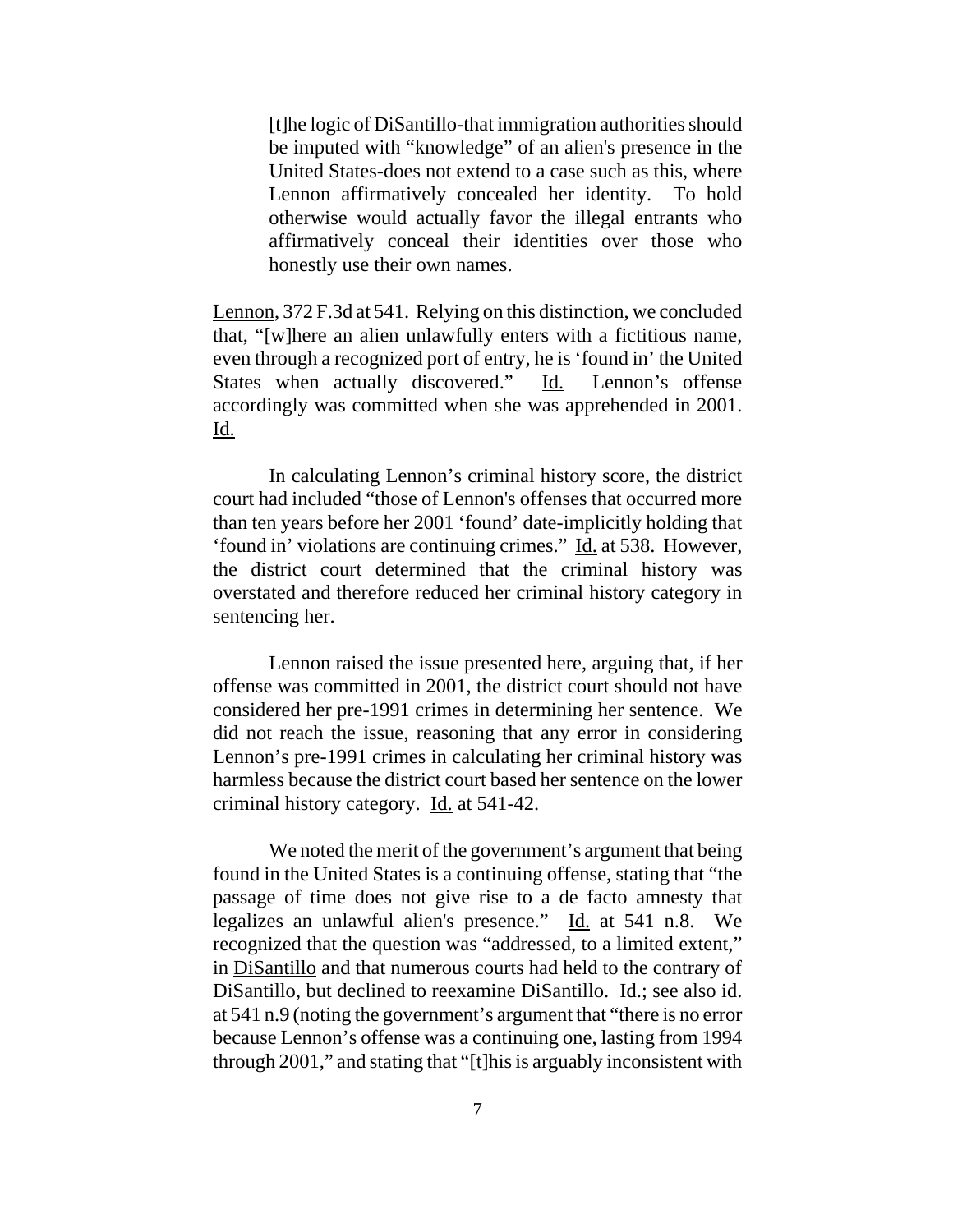DiSantillo, but we need not reach the question").

We conclude that both DiSantillo and Lennon are distinguishable from the instant case and that neither case addressed the issue presented here. First, we have interpreted DiSantillo's holding as being limited to the statute of limitations context where immigration authorities were aware of the entry. See id. at 540 (stating that "DiSantillo held that illegal re-entry begins, for statute of limitations purposes, when the alien presents himself non-surreptitiously . . . at an open point of entry even though immigration personnel failed to react"); see also United States v. Dixon, 327 F.3d 257, 259 (3d Cir. 2003) ("In DiSantillo, we held that being found in the United States is not a continuing offense when the alien entered through a recognized port of entry, and therefore the five-year statute of limitations begins to run when the deported alien passed through the recognized port of entry."). DiSantillo itself limited its conclusion that the crime of illegal entry was not a continuing offense to the situation where entry is "through a recognized INS port of entry." DiSantillo, 615 F.2d at 136.

Second, Lennon specifically declined to address the question of whether the offense of being found in the United States was a continuing offense where the reentry was not known to immigration authorities. See Lennon, 372 F.3d at 541 n.8 (acknowledging that numerous courts had held that the "found in" offense is a continuing crime, but stating that "we need not confront the continued viability of DiSantillo in this case"). To the contrary, we reasoned in Lennon that the logic of DiSantillo does not apply where the alien entered surreptitiously, by, for example, concealing his or her identity, because "[t]o hold otherwise would actually favor the illegal entrants who affirmatively conceal their identities over those who honestly use their own names." Id. at 541.

Unlike DiSantillo, Hernandez reentered the United States surreptitiously. If his offense did not commence when he first entered the United States, this would present the anomalous situation of the alien committing the act of illegal entry, but then being free of criminal liability until he or she commits the act of being found in the country illegally. See id. at 541 n.8 (stating that "the passage of time does not give rise to a de facto amnesty that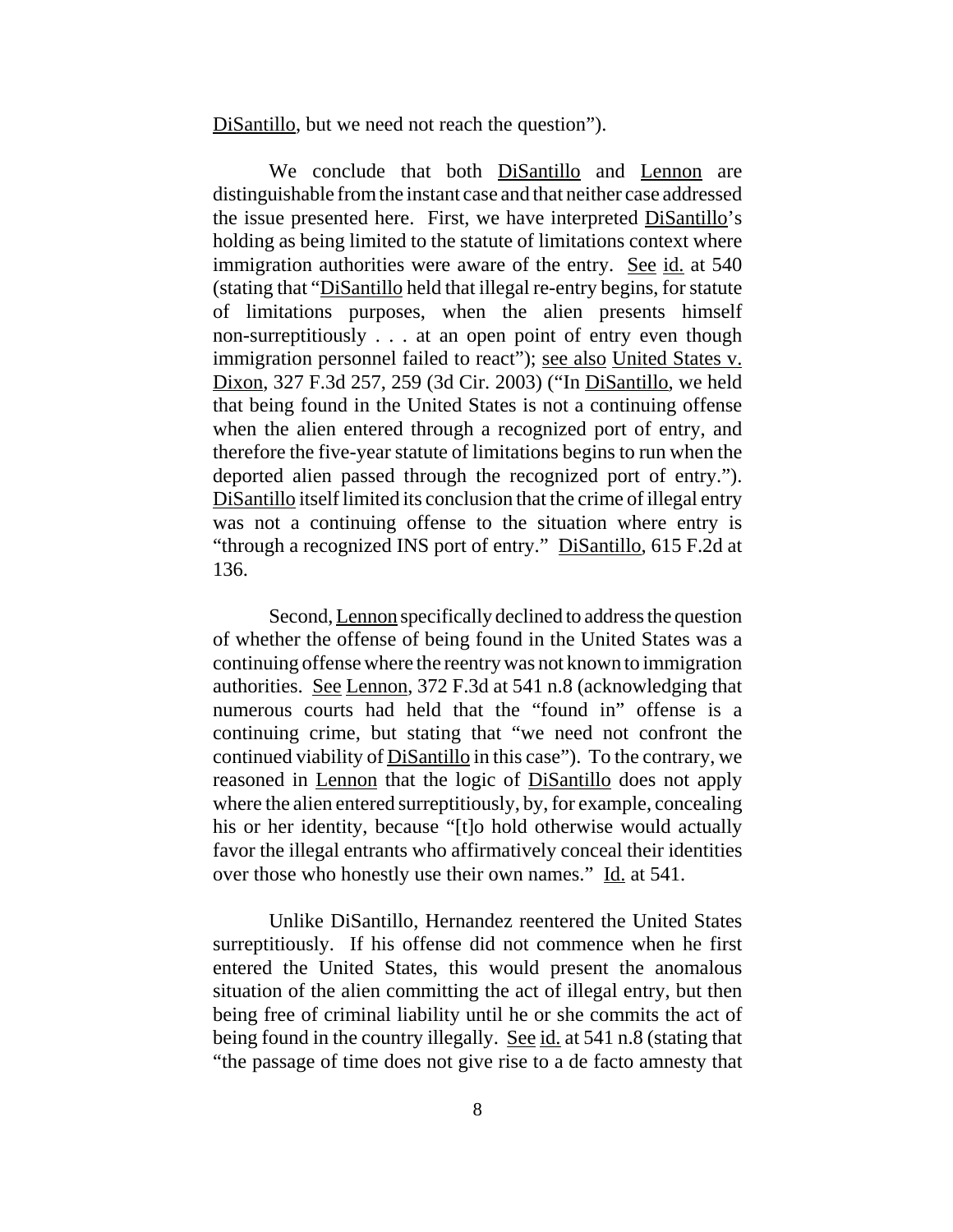legalizes an unlawful alien's presence"); United States v. Lopez-Flores, 275 F.3d 661, 663 (7th Cir. 2001) ("It would be passing odd to say that Lopez had violated the statute when he entered but then was free of further criminal culpability until he was discovered by the INS."). DiSantillo accordingly does not control this case.

Finally, although Lennon stated that, in the case of a surreptitious reentry, the alien is "'found in' the United States when actually discovered" by immigration authorities, Lennon, 372 F.3d at 541, the relevant date for purposes of  $\S$  4A1.2(e)(2) is the "commencement of the instant offense." Lennon simply does not address the date the offense is commenced.

Section  $4A1.2(e)(2)$  states that a prior sentence is to be counted in the criminal history score if it was imposed within ten years of the commencement of the instant offense. USSG § 4A1.2(e)(2). The Guideline commentary provides that, in determining the applicable time period, "the term 'commencement of the instant offense' includes any relevant conduct." Id., cmt. n.8 (citing USSG § 1B1.3 (Relevant Conduct)). Section 1B1.3 includes as relevant conduct all acts "that occurred during the commission of the offense of conviction, in preparation for that offense, or in the course of attempting to avoid detection or responsibility for that offense." USSG  $\S$  1B1.3(a)(1). This language indicates that the relevant conduct of entering the United States should be considered in determining when the offense of being found in the country was commenced. We therefore hold that the date the offense of being "found in" the United States commenced, for purposes of calculating the defendant's criminal history under § 4A1.2, is the date that the defendant entered the United States, not the date that he or she was discovered by immigration authorities. Our holding is in accord with decisions of the Seventh and Eleventh Circuits that have addressed the precise issue presented here. See Lopez-Flores, 275 F.3d 661; United States v. Castrillon-Gonzalez, 77 F.3d 403 (11th Cir. 1996).

In Lopez-Flores, the defendant's sentence for being found in the United States was enhanced based on a previous conviction. The indictment charged the defendant with being found in the United States on November 7, 2000, which was more than ten years after the prior conviction. However, the district court held that the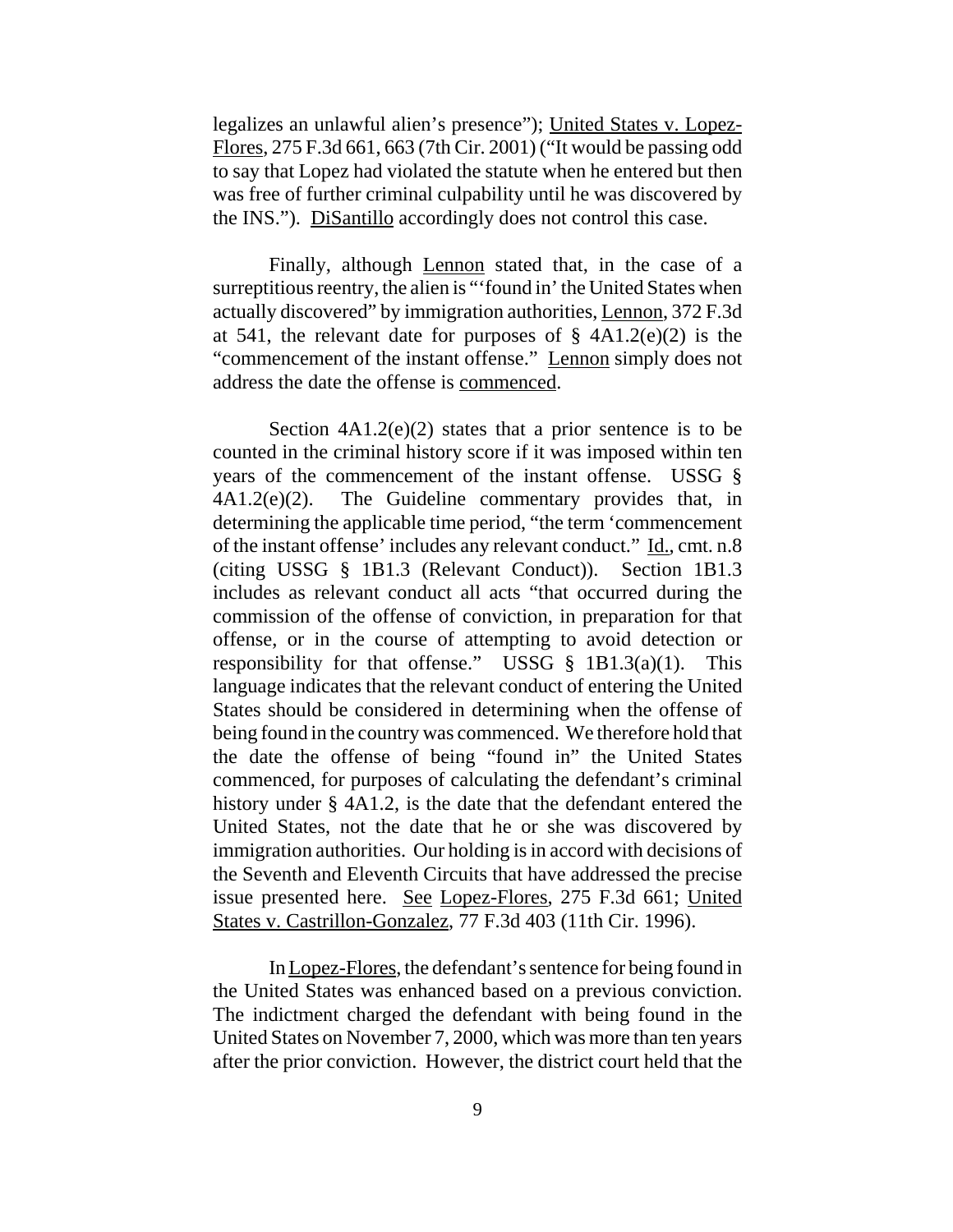"found in" offense began when the defendant illegally reentered the United States sometime before April 1999, which was within ten years of the prior conviction. The Seventh Circuit stated:

> All the courts to address the question have held that at least in the case of surreptitious reentry, as in this case, the "found in" offense is first committed at the time of the reentry and continues to the time when the defendant is arrested for the offense. This is clearly correct. Section 1326(a) punishes entering, attempting to enter, and being found in the United States after being deported. We think "found in" must have the force of "present in" rather than "discovered by the INS to be in." The date of discovery has no significance so far as culpability is concerned, though it may bear on the running of the statute of limitations. It would be passing odd to say that Lopez had violated the statute when he entered but then was free of further criminal culpability until he was discovered by the INS.

Lopez-Flores, 275 F.3d at 663 (citations omitted).

In Castrillon-Gonzalez, the defendant was arrested for being found in the United States illegally in December 1993. However, the date of his illegal entry into the United States was in February 1991. The issue was whether the district court properly enhanced his sentence for a 1982 conviction, which was more than ten years before his arrest for the "found in" charge, but less than ten years before the date of his entry. The Eleventh Circuit reasoned that the defendant had committed the offense of entering the United States illegally in February 1991, even though that was not the offense with which he was charged and to which he pled. Castrillon-Gonzalez, 77 F.3d at 406. The "found in" crime was commenced by the illegal entry in February 1991, and it was not completed until his December 1993 arrest. *Id.* The court recognized that "[t]he distinction between completion and commencement is critical" because § 4A1.2(e)(2) "counts any sentence imposed 'within ten years of the defendant's *commencement* of the instant offense.'" Id. (quoting USSG  $\S$  4A1.2(e)(2)).

Section  $4A1.2(e)(2)$ 's use of the term "commencement" and its reliance on relevant conduct in determining the applicable time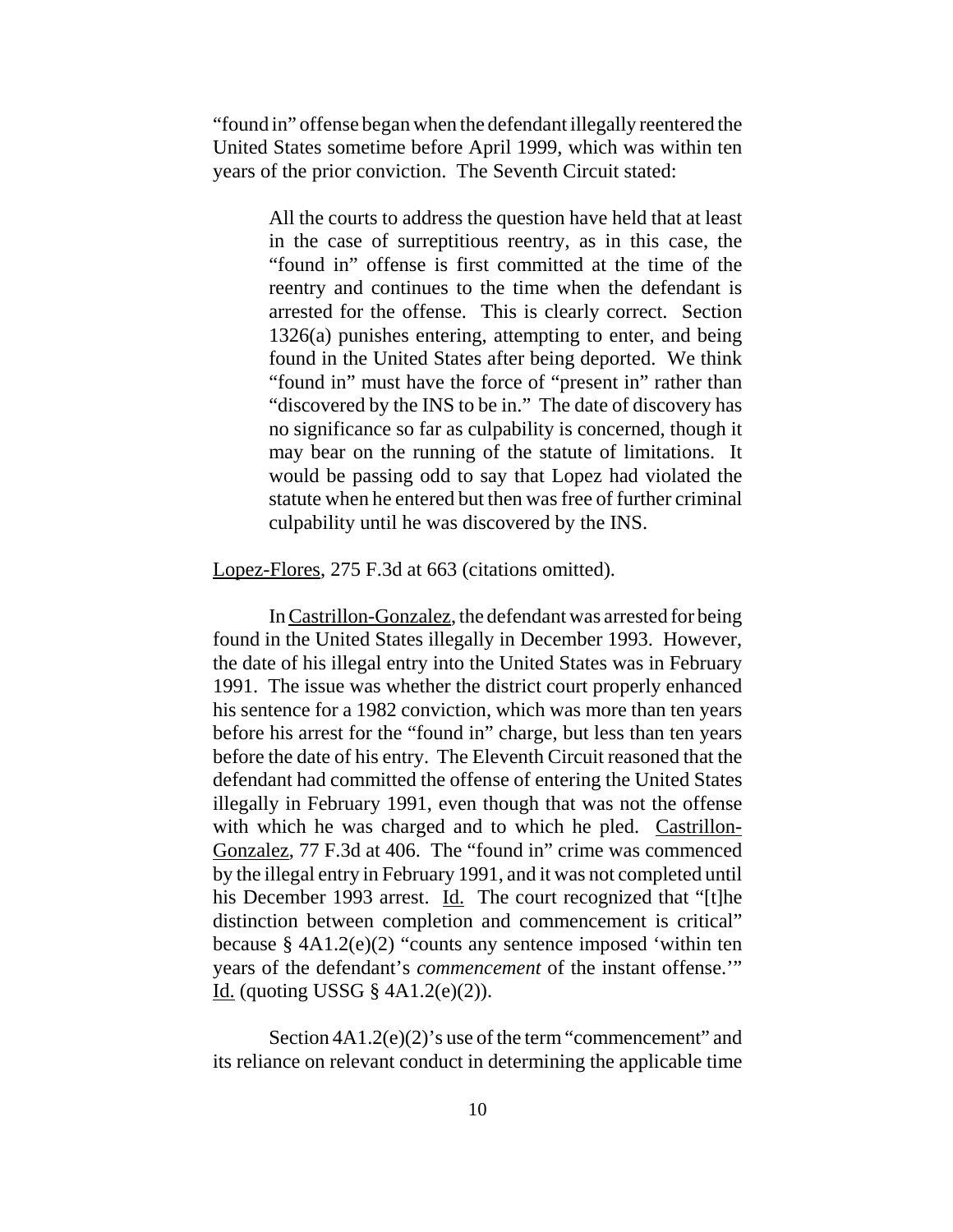period support our holding that the offense of being found in the United States commences on the date the defendant enters the United States. This interpretation also is consistent with cases that hold that the date of the offense charged in the indictment is not necessarily the relevant date for purposes of determining when the charged offense was commenced in calculating criminal history points. See, e.g., United States v. Rosenkrans, 236 F.3d 976, 978 (8th Cir. 2001) (holding that the district court properly assessed criminal history points for a 1987 offense because the "instant offense" for purposes of  $\S$  4A1.2(e)(2) was not limited to the 1998 transaction underlying the conviction but included earlier drug transactions that were relevant conduct); United States v. Kennedy, 32 F.3d 876, 890 (4th Cir. 1994) (stating that "sentencing courts may consider preindictment activity to establish the starting date of the offense, and then use that date to calculate the time period for which prior sentences are counted," under  $\S$  4A1.2(e)(1)); United States v. Kayfez, 957 F.2d 677, 678 (9th Cir. 1992) (per curiam) (upholding the district court's reliance on the date the defendant made counterfeit notes, rather than the date the indictment charged he possessed the notes, to assign criminal history points, stating that the date alleged in the indictment is relevant only if the statute of limitations is implicated or if the defendant shows prejudice in the preparation of his defense by the listing of a specific date in the indictment).

Our conclusion that Hernandez's "found in" offense commenced when he entered the United States, rather than when he was found by immigration authorities, does not end the dispute. Hernandez contends that the government has failed to prove that his entry date is January 1, 2000, because of a statement in the PSR that he visited his parents, who live in Mexico, after that date.

The only issue before the district court was the legal question of whether the date of the commencement of the offense was the date of entry or the date charged in the indictment. The actual date of entry is a factual question that was not considered by the district court. We therefore remand in order for the district